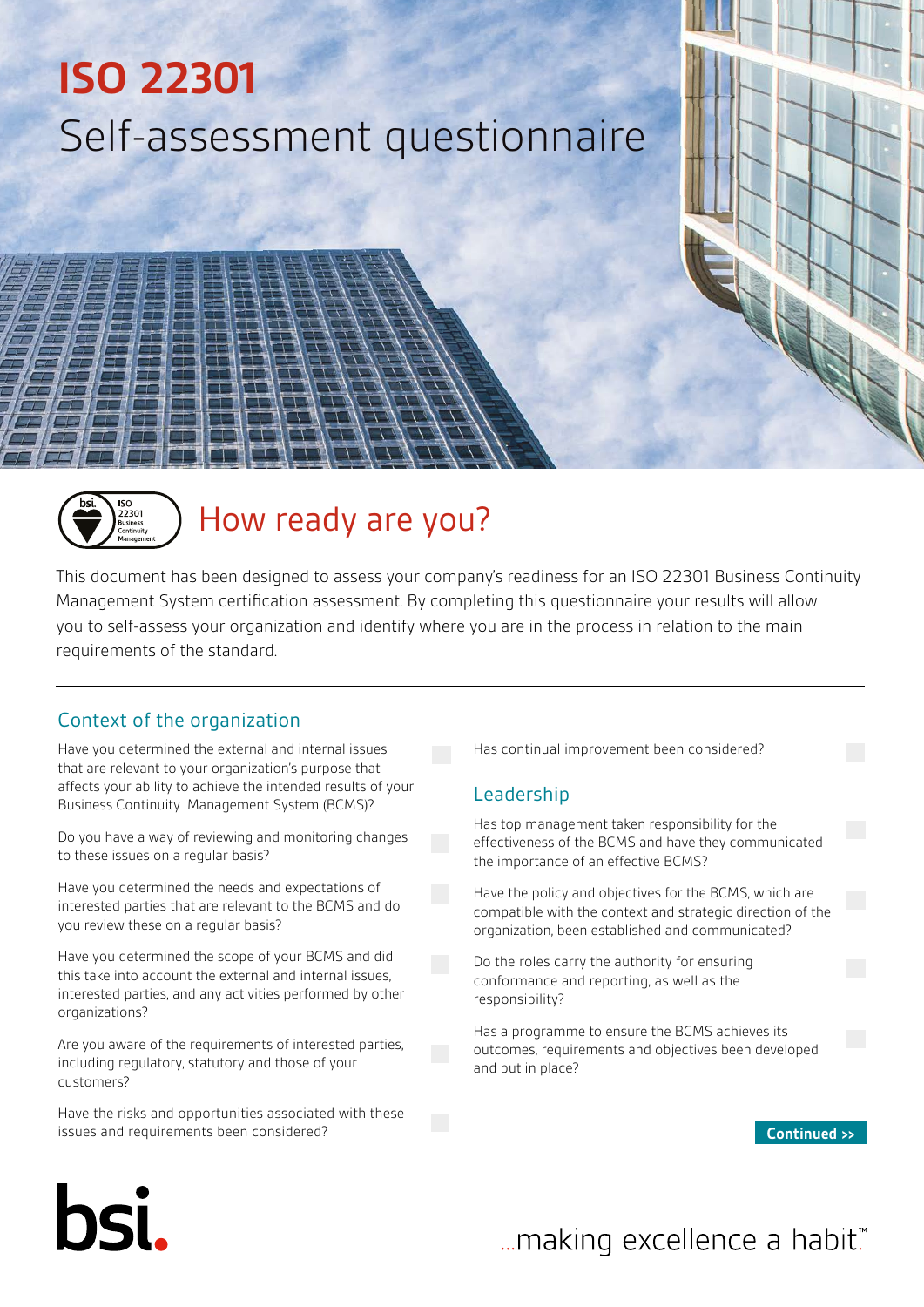#### Planning

Have the risks and opportunities that need to be addressed to ensure the BCMS can achieve its intended result(s) been established?

Has the organization planned actions to address these risks and opportunities and integrated them into the system processes?

Have measureable business continuity (BC) objectives been established, documented and communicated throughout the organization with a plan to achieve them?

#### Support

Has the organization determined and provided the resources needed for the establishment, implementation, maintenance and continual improvement of the BCMS (including people, infrastructure and environment for the operation of processes)?

**•** Is this process consistent with the personnel in the defined BCMS roles?

Has the organization determined the knowledge necessary for those performing BCMS roles?

Has the organization ensured that those persons who can affect the performance and effectiveness of the BCMS are competent on the basis of appropriate education, training, or experience or taken action to ensure that those persons can gain the necessary competence?

Has the documented information required by the standard and necessary for the effective implementation and operation of the ISMS been established?

Is the documented information controlled in a way that it is available and adequately protected, distributed, stored, retained and under change control, including documents of external origin required by the organization for the BCMS?

#### **Operation**

Have you devised and implemented a programme to ensure the BCMS achieves its outcomes?

Is there a plan for the determining the need for changes to the ISMS and managing their implementation?

Is there a plan for the determining the need for changes to the BCMS and managing their implementation?

When changes are planned, are they carried out in a controlled way and actions taken to mitigate any adverse effects?

If you have outsourced processes, are they appropriately controlled?

#### Operation *– continued*

Is there a formal and documented process for understanding the organization through a Business Impact Analysis (BIA)?

Is there a formal process for determining comtinuity objectives based on understanding the impact of disruptive incidents?

Does the BIA enable prioritization of time frames for resuming each activity (Recovery Time Objectives) and have minimum levels for resuming activities that have been identified?

Have these actions been documented?

Is the BC strategy based on the outputs of the BIA and risk assessment?

Does the BC strategy protect prioritized activities and provide appropriate continuity and recovery of them, their dependencies and resources?

Does the BC strategy provide for mitigating, responding to and managing impacts?

Have prioritized time frames been set for the resumption of all activities?

Have the BC capabilities of suppliers been evaluated and mitigated?

Have the resource requirements for the selected strategy options been determined, including people, information and data, infrastructure, facilities, consumables, IT, transport, finance and partner/ supplier services?

Have measures to reduce the likelihood, duration or impact of a disruption for identified risks been considered and implemented, and are these in accordance with the organization's risk appetite?

Have documented BC procedures been put in place to manage a disruptive incident, and have continuity activities based on recovery onjectives been identifed in the BIA?

Have internal and external communication protocols been established as part of these procedures?

Is there an Incident Response Structure (IRS) which details the management structure and trained personnel in place to respond to a disruptive incident?

Does the IRS and associated procedures include thresholds, assessment, activation, resource provision and communication?

Do the people in your IRS have the necessary competencies to perform their duties and are records kept to demonstrate this?

Is there a procedure for detecting and monitoring incidents which included recording vital information, actions taken and decisions made?